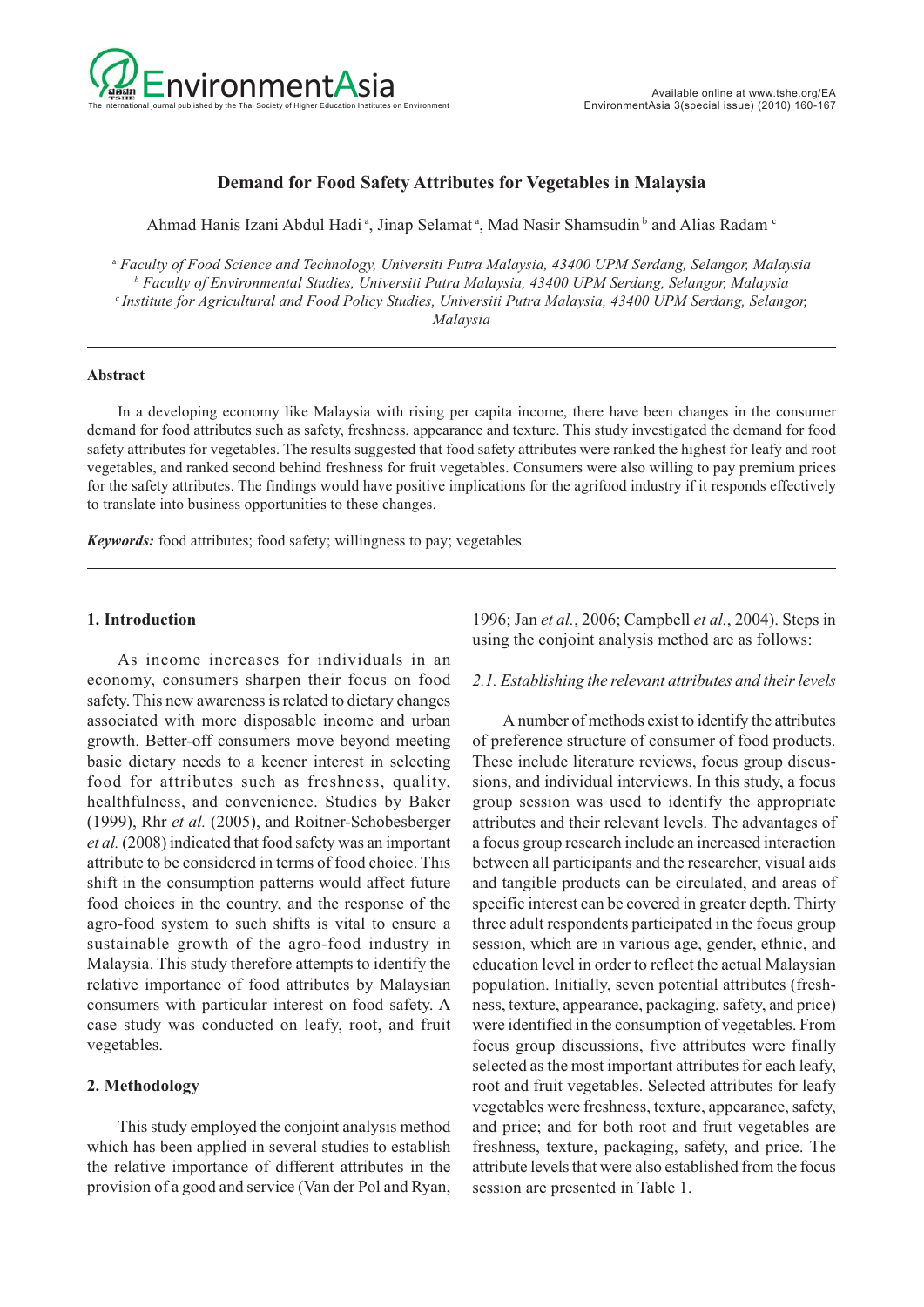| Table 1. Selected Attribute for each Vegetable Commodity |  |  |
|----------------------------------------------------------|--|--|
|----------------------------------------------------------|--|--|

| <b>Attribute</b>        | Level                                        |
|-------------------------|----------------------------------------------|
| <b>Leafy Vegetables</b> |                                              |
|                         | 1. Not more than three days of harvesting    |
| 1. Freshness            | Not more than two days of harvesting<br>2.   |
|                         | 3. Not more than one day of harvesting       |
| 2. Texture              | Medium Crisp<br>1.                           |
|                         | Crisp<br>2.                                  |
| 3. Appearance           | Slightly damage<br>1.                        |
|                         | Wholesome<br>2.                              |
|                         | Conventional<br>1.                           |
| 4. Food Safety          | <b>Controlled Environment</b><br>2.          |
|                         | 3. Organic                                   |
|                         | $0\%$ increase<br>1.                         |
| 5. Price                | 10% increase and<br>2.                       |
|                         | 3. 20% increase from current price           |
| <b>Root Vegetables</b>  |                                              |
|                         | Not more than three days of harvesting<br>Ι. |
| 1. Freshness            | Not more than two days of harvesting<br>2.   |
|                         | 3. Not more than one day of harvesting       |
|                         | Medium Crisp<br>1.                           |
| Texture<br>2.           | Crisp<br>2.                                  |
|                         | Packed<br>1.                                 |
| 3. Packaging            | Unpacked<br>2.                               |
|                         | Conventional<br>1.                           |
| 4. Food Safety          | Controlled Environment<br>2.                 |
|                         | Organic<br>3.                                |
|                         | 0% increase<br>1.                            |
| 5. rice                 | 2. 10% increase and                          |
|                         | 3. 20% increase from current price           |
| <b>Fruit Vegetables</b> |                                              |
|                         | 1. Not more than three days of harvesting    |
| 1. Freshness            | Not more than two days of harvesting<br>2.   |
|                         | 3. Not more than one day of harvesting       |
|                         | Medium Crisp<br>1.                           |
| 2. Texture              | Crisp<br>2.                                  |
|                         | Packed<br>1.                                 |
| 3. Packaging            | Unpacked<br>2.                               |
|                         | Conventional<br>1.                           |
| 4. Food Safety          | <b>Controlled Environment</b><br>2.          |
|                         | 3. Organic                                   |
|                         | 0% increase<br>1.                            |
| 5. Price                | 10% increase and<br>2.                       |
|                         | 3. 20% increase from current price           |
|                         |                                              |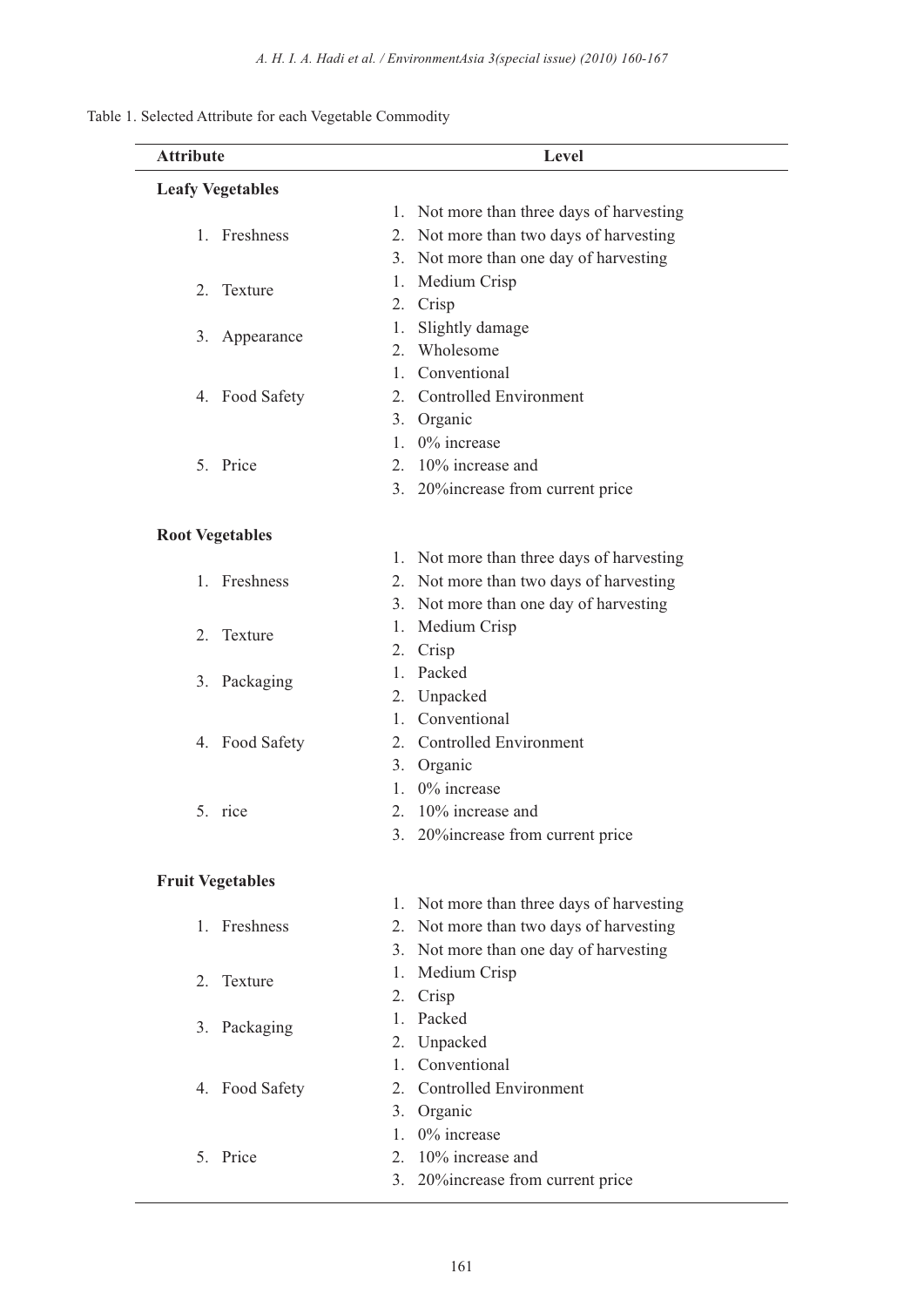#### *2.2. Establishing preferences and estimating utilities*

In the actual survey, 207 respondents from the capital cities of all the states in Malaysia were interviewed to rate the combinations of attributes in the range of one to ten (1 is the least preferred, and 10 is the most preferred). In terms of sampling, Hair *et al.* (1998) suggested that the traditional conjoint analysis method has no sample size requirements and could be utilized for single respondent; the larger sample size enhances the reliability of the results and allows the researcher to make some generalizations. To provide reliable estimates, Green and Srinavasan (1978) suggested a minimum sample of 100 respondents.

Based on rating score for each combination, the conjoint analysis procedure calculated the contribution of each vegetable attributes to the respondentûs preference. The contribution of the attribute level is termed as "part-worth utility". The part-worth was estimated using MLR (Multiple Linear Regression) analysis. MLR assumes independent product attributes. Conjoint also uses the utility ranges to compute importance scores for each attributes.

# *2.3. Estimating Willingness to Pay (WTP) for each attribute*

With an understanding of the relative importance of attributes and the impact on specific levels, it was then possible to estimate the WTP for each attribute demanded. WTP is also known as consumer surplus, which gives an indication of the economic feasibility of changes in attributes. Consumer surplus is defined as the difference between the money values of the benefit derived from consuming the commodity (Hausman, 1993). WTP was calculated by using the formula stated as follows:

$$
WTP = \beta_0 / -\beta_{\text{price}}
$$

Where  $\beta_0$  = Coefficients value of attributes for each vegetables commodity

 $\beta_{\text{price}}$  = Coefficients value of price for each vegetables commodity

## **3. Results and Discussion**

## *3.1. Utility and Relative Importance of Attributes for Leafy Vegetables*

The results of this study indicated that food safety was the most preferred attribute for leafy vegetables, with 47.23% relative importance from out of 4 attributes calculated, as illustrated in Table 2. Freshness was ranked second, 36.74%, followed by texture (8.09%) and appearance (7.94%). These results were consistent with those of other studies, and suggested that food safety was an important attribute to be considered in terms of food choice (Baker, 1999; Rohr *et al.*, 2005; Roitner-Schobesberger *et al.*, 2008). The findings suggested that Malaysian consumers consider health and safety perspectives while consuming leafy vegetables. In the context of food safety, conventional leafy vegetables (involves the use of insecticides and pesticides in production) is not preferred since the utility value is negative (-0.9466). Meanwhile, the utility for organic and controlled environment are 0.5635 and 0.3831, respectively, which indicated that both are preferred by consumers. The findings also suggested that freshness was still an important attribute to be considered while purchasing leafy vegetables. Similar results were also found by Wandel and Bugge (1997), Babicz-Zielinska and Zagorska (1998), Babicz-Zielinska (1999) and Cardello and Schutz (2003), which suggested that freshness was an important aspect attribute in terms of consumer demand for attribute. In terms of freshness, the negative value for utility (-0.7364) explains that çnot more than three days of harvestingé is not preferred. The utility for "not more than one day of harvesting" at 0.4942 was larger than "not more than two days of harvesting" (0.2422). It indicated that consumers preferred leafy vegetables attributed with "not more than one day of harvest" compared to "not more than two days". Cardello and Schutz (2003) suggested that time since arrival of the product at the store or market is the most important variable contributing to ratings of freshness. The negative utility constituted by "not more than three days of harvesting" may explain the relatively good correlation between freshness and time since arrival of the product at the store or market. For the texture of leafy vegetables, the utility of crisp is was 0.1621. In contrast, the utility for slightly crisp is -0.1621. Such result suggests that people dislike the slightly crisp attribute. Another important finding is that slightly damaged leafy vegetables were not preferred by consumers as the utility is was -0.1592 compared to wholesome leafy vegetables (utility  $= 0.1592$ ). Sun and Collins (2004) stated that appearance is very crucial in the visualization of the quality of food products. A possible explanation for this could be because consumers assume that the slightly damaged vegetables might not be good in quality.

## *3.2. Utility and Relative Importance of Attributes for Root Vegetables*

As in leafy vegetables, food safety was the most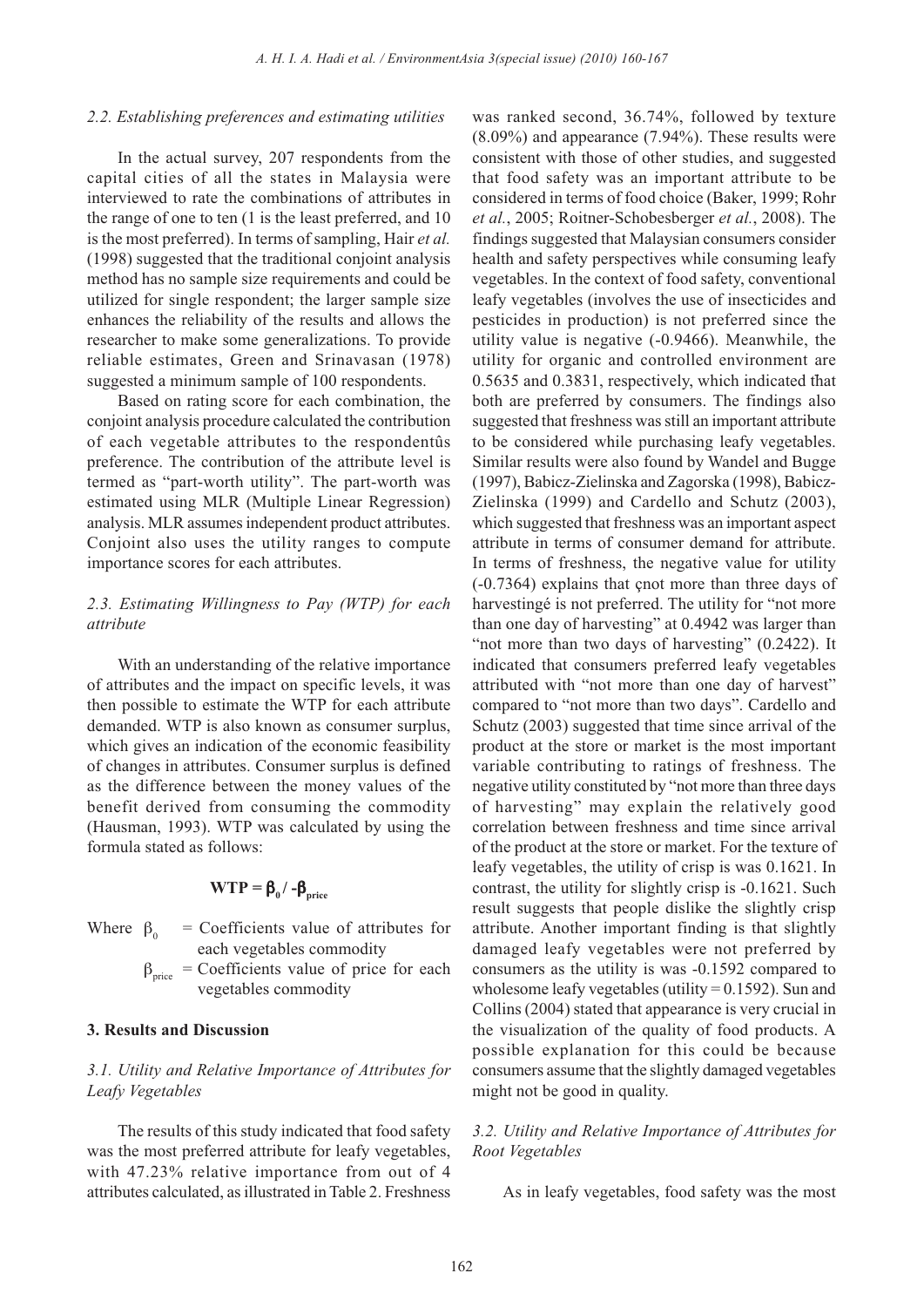| <b>Attributes</b> | Level of Attributes                                                                                           | Utility                                     | Relative<br>Importance $(\% )$ |
|-------------------|---------------------------------------------------------------------------------------------------------------|---------------------------------------------|--------------------------------|
| <b>Freshness</b>  | Not more than 3 days of harvesting<br>Not more than 2 days of harvesting<br>Not more than 1 day of harvesting | $-0.7364***$<br>$0.2422***$<br>$0.4942***$  | 36.7407                        |
| Food Safety       | Conventional<br><b>Controlled Environment</b><br>Organic                                                      | $-0.9466$ ***<br>$0.3831***$<br>$0.5635***$ | 47.2285                        |
| <b>Texture</b>    | <b>Slightly Crisp</b><br>Crisp                                                                                | $-0.1621***$<br>$0.1621***$                 | 8.0890                         |
| Appearance        | <b>Slightly Damage</b><br>Wholesome                                                                           | $-0.1592***$<br>$0.1592***$                 | 7.9418                         |
| Price             | <b>Actual Price</b>                                                                                           | ۰                                           |                                |

Table 2. Utility and Relative Importance of Attribute for Leafy Vegetables

Std. error =  $2.1618$ , F = 49.7208

Note: Significance levels are denoted by \*\*\* for 1%, \*\* for 5%, and \* for 10%.

preferred attribute for root vegetables with 45.94% for the relative importance of attributes as shown in Table 3. Freshness is ranked second, 44.12%, followed by packaging  $(7.26\%)$  and texture  $(2.69\%)$ . Consumers' interest of buying root vegetables that were sprayed with pesticides and insecticides is low as the utility value is -0.7093. In contrast, root vegetables produced in a controlled environment and organic method, which offers more safety in food consumption, were preferred by consumers as the utility for both levels were 0.2805 and 0.4287 respectively. A strong relationship between organic food and health has been reported in the literature (Hansen, 1995 and De Souza *et al.*, 2007), and this contributes to support of the idea that consuming organic food can provide better health to consumers. Regarding freshness, the results found in this study also basically support previous researches by Wandel and Bugge (1997), Babicz-Zielinska and Zagorska (1998), Babicz-Zielinska (1999) and Cardello and Schutz (2003), which suggested that freshness was also an important attribute. This study also found that generally "not more than three days of harvesting" was not preferred, since the utility value was negative (-0.6812). It can thus be said that consumers do not accept the "not more than three days of harvesting" root vegetables as fresh root vegetables. The higher utility for "not more than one day of harvesting" (0.4049) compared to "not more than two days of harvesting" (0.2762) therefore assist in our understanding of the role of level of freshness in terms of consumer demand. The better level of freshness helps to increase the consumers' interests to buy root vegetables. As expected, packed root vegetables were also preferred by consumers. Bower *et al.* (2003)

mentioned that packaging plays an important role in purchase intention, acting as a means to attract attention and provide information, thus affecting consumer perception of product quality. The result of this study confirms that packaging is associated with attracting consumer attention to purchase product, since the utility for packed root vegetables is 0.1592. Unpacked root vegetables are found to be not preferred by consumers as the utility computed is -0.1592. For texture, the utility for crisp is 0.1621, while slightly crisp is -0.1621. Such result suggests that consumer dislike the slightly crisp attribute.

## *3.3. Utility and Relative Importance of Attributes for Fruit Vegetables*

Unlike leafy and root vegetables, freshness was found to be the most important attribute demanded by consumers in terms of purchasing fruit vegetables, with 46.50% relative importance from out of four attributes calculated (Table 4). Food safety is ranked second, 36.78%, followed by packaging (8.59%) and texture (8.13%). The findings were consistent with a study conducted by Ragaert *et al.* (2004), which found that freshness is the most important factor both at purchase and at consumption of minimally processed vegetables and packaged fruits. Similar results were also found by Wandel and Bugge (1997), Babicz-Zielinska and Zagorska (1998), Babicz-Zielinska (1999) and Cardello and Schutz (2003). In terms of freshness, "not more than three days of harvesting" was not preferred, as it has negative utility value, -0.8735. The negative utility constituted by "not more than three days of harvesting" may explain the relatively good correlation between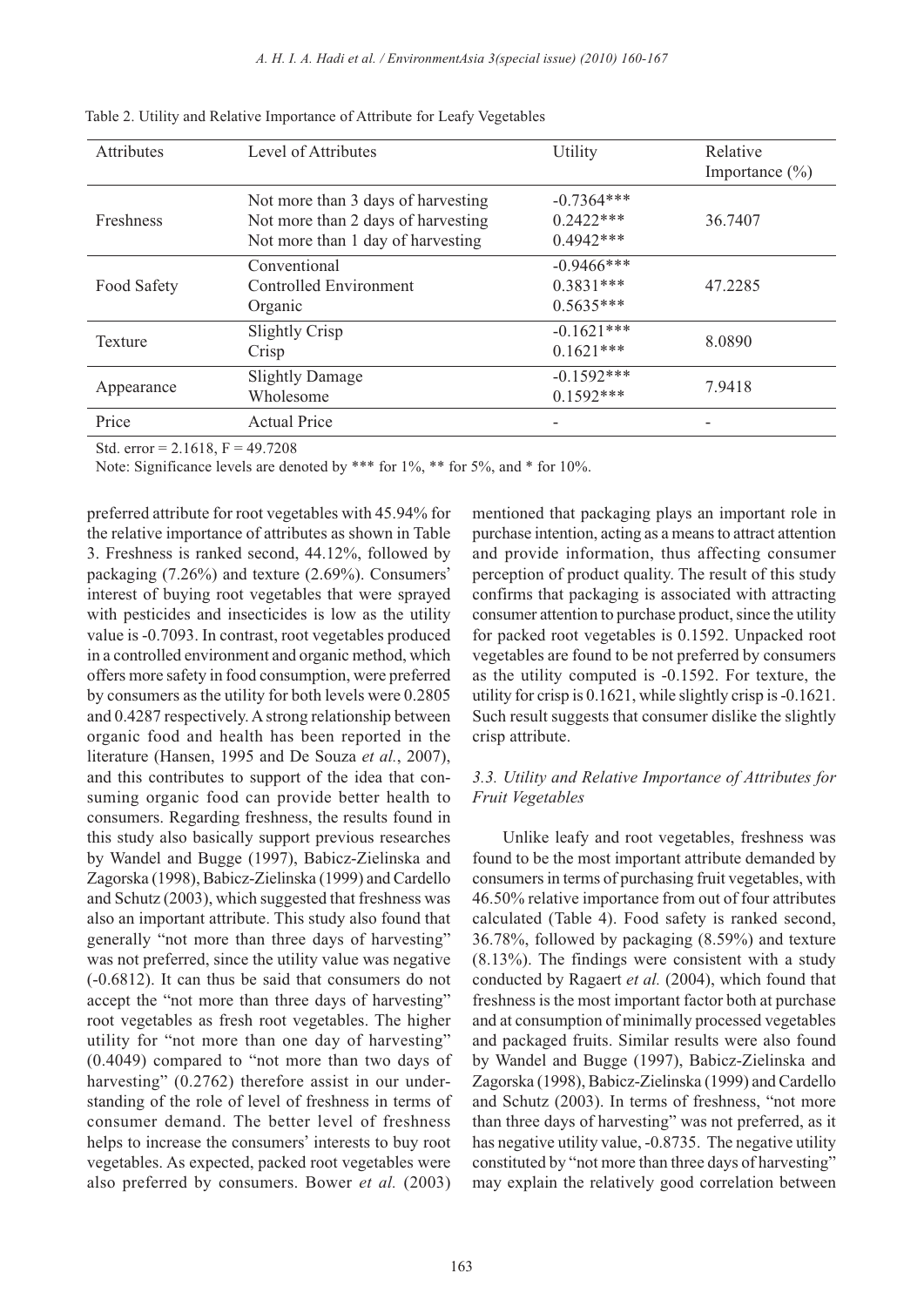| Attributes  | Level of Attributes                                                                                           | Utility                                    | Relative<br>Importance $(\% )$ |
|-------------|---------------------------------------------------------------------------------------------------------------|--------------------------------------------|--------------------------------|
| Freshness   | Not more than 3 days of harvesting<br>Not more than 2 days of harvesting<br>Not more than 1 day of harvesting | $-0.6812***$<br>$0.2762***$<br>$0.4049***$ | 44.1159                        |
| Food Safety | Conventional<br>Controlled Environment<br>Organic                                                             | $-0.7093***$<br>$0.2805***$<br>$0.4287***$ | 45.9378                        |
| Texture     | <b>Slightly Crisp</b><br>Crisp                                                                                | $-0.0415***$<br>$0.0415***$                | 2.6862                         |
| Packaging   | Unpacked<br>Whole and Packed                                                                                  | $-0.1121***$<br>$0.1121***$                | 7.2601                         |
| Price       | <b>Actual Price</b>                                                                                           |                                            |                                |

Table 3. Utility and Relative Importance of Attribute for Root Vegetables

Std. error =  $2.0864$ , F =  $49.2145$ 

Note: Significance levels are denoted by \*\*\* for 1%, \*\* for 5%, and \* for 10%.

freshness of fruit vegetables and time since arrival of the fruit vegetables at the store or market. The utility for "not more than one day of harvesting" (0.5355) was larger than "not more than two days of harvesting" (0.3380) indicate that consumers preferred fruit vegetables attributed with "not more than one day of harvesting" compared to "not more than two days of harvesting". It can be said that the better level of freshness helps to increase the consumer's interests to buy fruit vegetables. It is also shown that for food safety attributes, conventional fruit vegetables (involves the use of insecticides and pesticides in production) is not preferred, since the utility value is -0.6909. As expected, organically produced was the most preferred

for level of food safety, as the utility is 0.4287. Apart from that, the utility value was 0.2622 for fruit vegetables produced in controlled environment, and this indicated that consumers preferred this attribute as well. In line with previous researches (Zakrys *et al.*, 2008; Bower *et al.*, 2003), packed fruit vegetables are found to be preferred by consumers as the utility is 0.1614. These findings enhance our understanding that consumers prefer packed fruit vegetables compared to unpacked fruit vegetables. For texture, the utility of crisp and slightly crisp fruit vegetables were 0.1528 and -0.1528, respectively. Such results suggested that consumers dislike the slightly crisp attribute in purchasing fruit vegetables.

| Attributes       | Level of Attributes                                                                                           | Utility                                     | Relative<br>Importance $(\% )$ |
|------------------|---------------------------------------------------------------------------------------------------------------|---------------------------------------------|--------------------------------|
| <b>Freshness</b> | Not more than 3 days of harvesting<br>Not more than 2 days of harvesting<br>Not more than 1 day of harvesting | $-0.8735***$<br>$0.3380***$<br>$0.5355***$  | 46.4979                        |
| Food Safety      | Conventional<br>Controlled Environment<br>Organic                                                             | $-0.6909$ ***<br>$0.2622***$<br>$0.4287***$ | 36.7787                        |
| <b>Texture</b>   | <b>Slightly Crisp</b><br>Crisp                                                                                | $-0.1528***$<br>$0.1528***$                 | 8.1324                         |
| Packaging        | Unpacked<br>Whole and Packed                                                                                  | $-0.1614***$<br>$0.1614***$                 | 8.5910                         |
| Price            | <b>Actual Price</b>                                                                                           |                                             |                                |

Table 4. Utility and Relative Importance of Attribute for Fruit Vegetables

Std. error =  $1.9945$ , F =  $44.9207$ 

Note: Significance levels are denoted by \*\*\* for 1%, \*\* for 5%, and \* for 10%.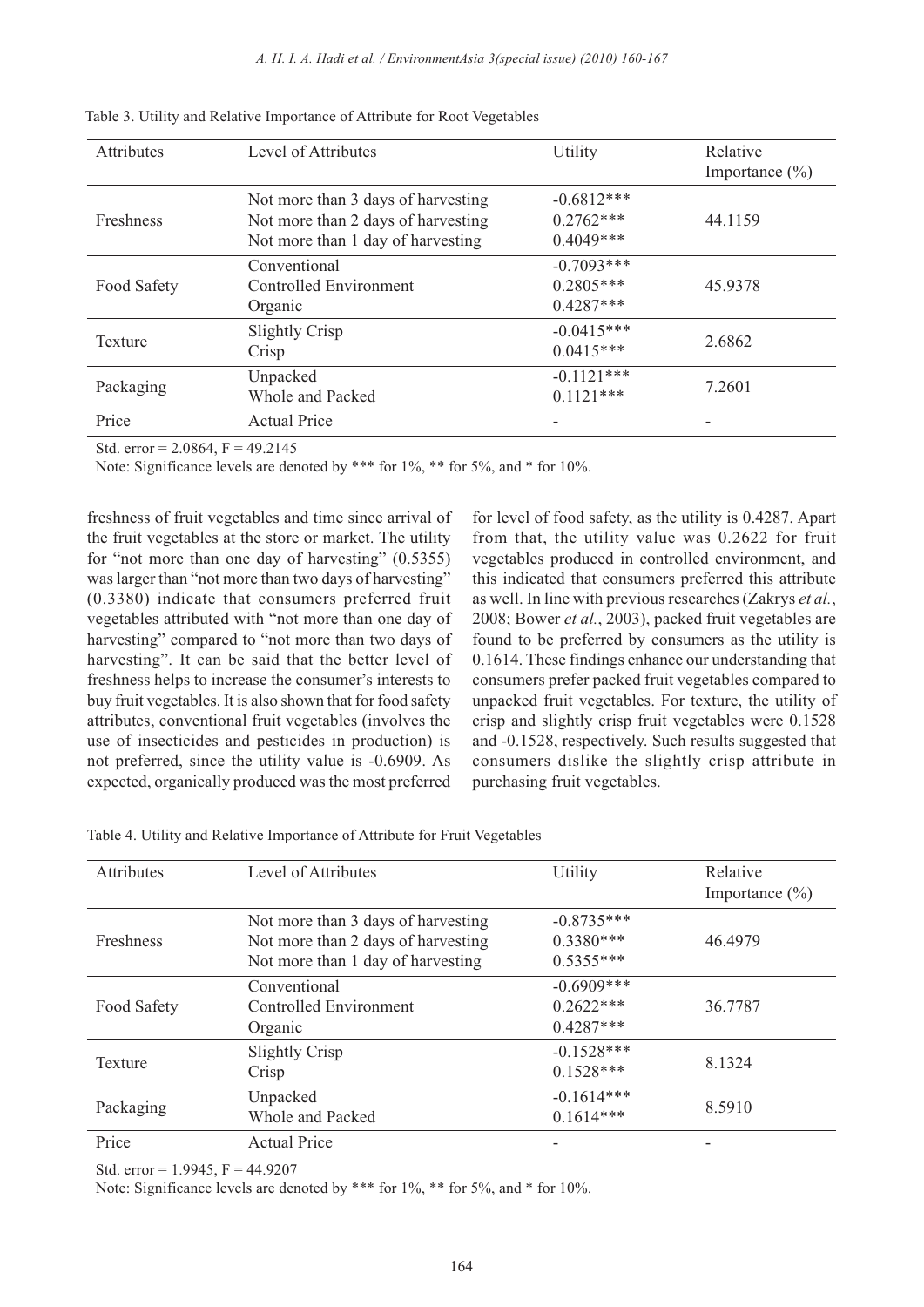| <b>Attributes</b> | Level of Attributes                                                                                           | WTP*<br>(RM/kg)                     | Overall WTP*<br>(RM/kg) |
|-------------------|---------------------------------------------------------------------------------------------------------------|-------------------------------------|-------------------------|
| Freshness         | Not more than 3 days of harvesting<br>Not more than 2 days of harvesting<br>Not more than 1 day of harvesting | $8.27***$<br>$8.61***$<br>$8.96***$ | $8.62***$               |
| Food Safety       | Conventional<br>Controlled Environment<br>Organic                                                             | $8.27***$<br>8.81***<br>$9.06***$   | $8.71***$               |
| Texture           | <b>Slightly Crisp</b><br>Crisp                                                                                | $8.27***$<br>$8.50***$              | $8.39***$               |
| Appearance        | <b>Slightly Damaged</b><br>Wholesome                                                                          | $8.27***$<br>$8.50***$              | 8.38***                 |

Table 5. Willingness to Pay for Attributes of Leafy Vegetables

Std. error = 2.1618, F = 49.7208, 0 = 5.0946, Coefficients of price =  $-0.0778$ 

Note: Significance levels are denoted by \*\*\* for 1%, \*\* for 5%, and \* for 10%.

WTP\* calculated based on the current average price of leafy vegetables at RM5.00/kg

## *3.4. Willingness to Pay for Attributes for Leafy Vegetables*

Table 5 shows the WTP for each attribute and level of attributes for leafy vegetables. The WTP was calculated based on the current average price of leafy vegetables such as mustard, cabbage and spinach which was RM5.00 per kg. In terms of attributes, food safety conferred the highest WTP, which is RM8.71 per kg of leafy vegetables. Freshness was ranked second, RM8.62 per kg, and then followed by texture and appearance, which were RM8.39 per kg and RM8.38 per kg respectively. For level of attributes, the highest WTP was conferred by organic leafy vegetables, which was RM9.06 per kg. The WTP for controlled environment and conventional leafy vegetables were RM8.81 and RM8.27 per kg respectively. The analysis also discovered that the WTP for leafy vegetables which were "not more than one day of harvesting" was RM8.96 per kg. The WTP for leafy vegetables which were "not more than 2 days of harvesting" was RM8.61/kg, and RM8.27/kg for "not more than 3 days of harvesting". Concerning the texture of leafy vegetables, the WTP for both levels, crisp and slightly crisp were RM8.50/kg and RM8.27/kg. The same values constituted for the level of appearance of leafy vegetables, the WTP for both levels, wholesome and slightly damaged were RM8.50/kg and RM8.27/kg respectively.

## *3.5. Willingness to Pay for Attributes for Root Vegetables*

As shown in Table 6, the WTP for both freshness and food safety of root vegetables attributes were the highest, which was RM9.81 per kg. The WTP was calculated based on the current average price of root vegetables such as carrot, white carrot, turnip and potatoes, which was RM5.00 per kg. Both WTP for texture and packaging were RM9.79 per kg. For the level of attributes, the highest WTP was obtained by organic and controlled environment root vegetables, which was RM9.84 per kg. The WTP for controlled conventional root vegetables was RM9.75 per kg. For the three level of freshness, the analysis revealed that the WTP for root vegetables which were "not more than one day of harvesting" was RM9.83 per kg. The WTP for root vegetables which were "not more than two days of harvesting" and "not more than three days of harvesting" were RM9.85/kg and RM9.75/kg respectively. The WTP for both levels of texture of root vegetables, crisp and slightly crisp were RM9.82/kg and RM9.75/kg respectively. From the calculation, the WTP for both level of packaging (whole and packed and unpacked) were found to be the same with crisp and slightly crisp, which were RM9.85/kg and RM 9.75/kg respectively.

## *3.6. Willingness to Pay for Attributes for Fruit Vegetables*

The highest WTP was that of freshness and food safety attributes at RM9.01/kg compared with the current average price of fruit vegetables (chilli, tomato, brinjal and cucumber) at RM5.00/kg (Table 7). The WTP for packaging was ranked third, RM9.00/kg and texture was ranked fourth, with the WTP equal to RM8.99/kg. In the context of food safety, the WTP conferred by organic, controlled environment and conventional fruit vegetables were RM9.04/kg,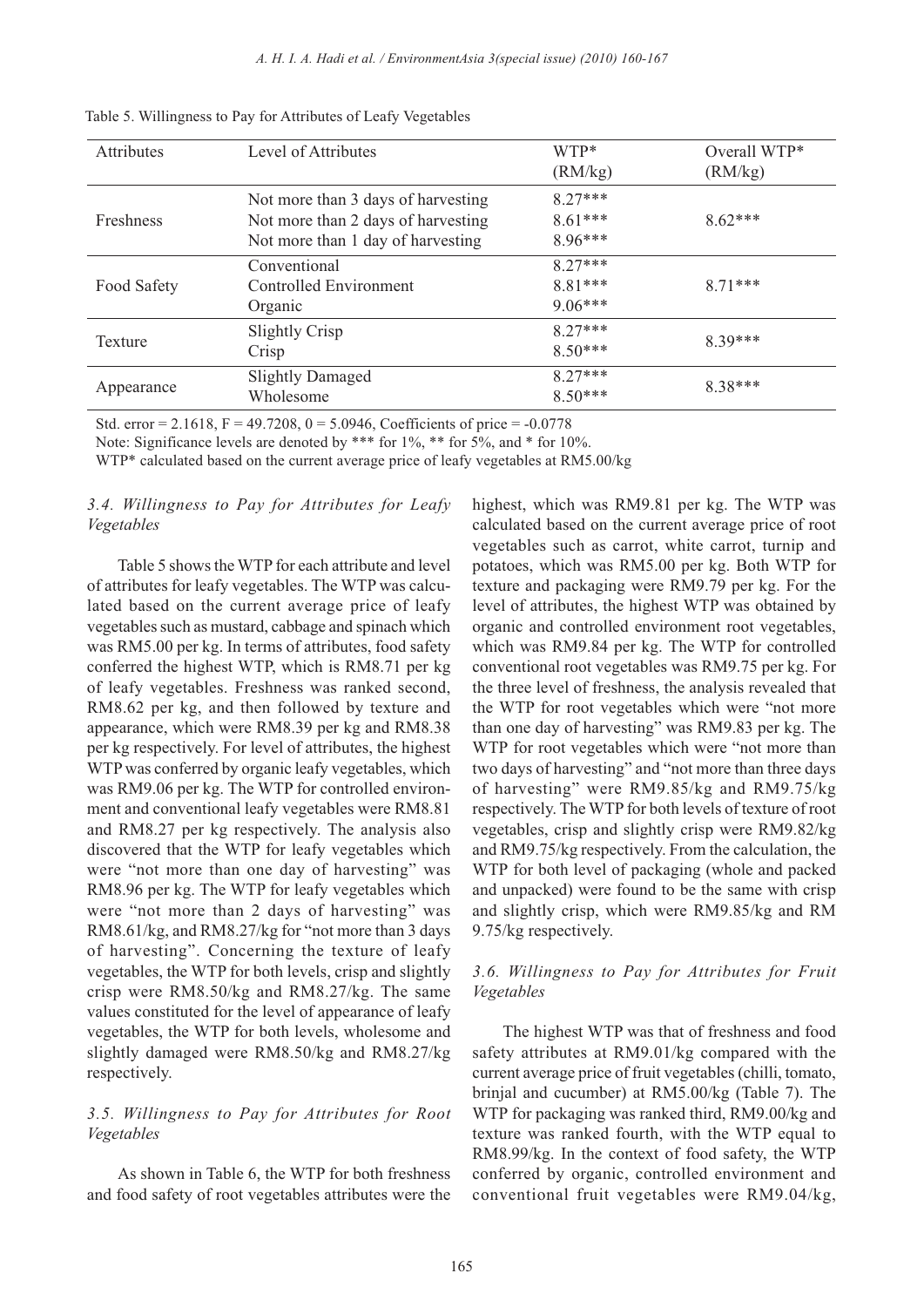| <b>Attributes</b> | Level of Attributes                                                                                           | WTP*<br>(RM/kg)                  | Overall WTP*<br>(RM/kg) |
|-------------------|---------------------------------------------------------------------------------------------------------------|----------------------------------|-------------------------|
| Freshness         | Not more than 3 days of harvesting<br>Not more than 2 days of harvesting<br>Not more than 1 day of harvesting | $975***$<br>9.85***<br>$983***$  | $9.81***$               |
| Food Safety       | Conventional<br>Controlled Environment<br>Organic                                                             | $975***$<br>9.84***<br>$9.84***$ | $9.81***$               |
| Texture           | Slightly Crisp<br>Crisp                                                                                       | $975***$<br>$9.82***$            | $979***$                |
| Packaging         | Unpacked<br><b>Whole and Packed</b>                                                                           | $975***$<br>$9.82***$            | $979***$                |

|  | Table 6. Willingness to Pay for Attributes of Root Vegetables |  |  |  |  |
|--|---------------------------------------------------------------|--|--|--|--|
|--|---------------------------------------------------------------|--|--|--|--|

Std. error = 2.0864, F = 49.2145,  $_0$  = 5.4105, Coefficients of Price = -0.0569

Note: Significance levels are denoted by \*\*\* for 1%, \*\* for 5%, and \* for 10%.

WTP\* calculated based on the current average price of root vegetables at RM5.00/kg

RM9.04/kg and RM8.97/kg respectively. For freshness, the highest WTP was for çnot more than two days of harvestingé, which was RM9.04/kg, followed by çnot more than one dayé and çnot more than three days of harvestingé, which were RM9.03/kg and RM8.97/kg respectively. As expected, the WTP for whole and packed was higher than unpacked fruit vegetables at RM9.03/kg and RM8.97/kg respectively. The calculated WTP for crisp texture of fruit vegetables was also higher than medium crisp of fruit vegetables, with the value of RM9.02/kg and RM8.97/kg respectively.

The Malaysian food supply chain is increasingly market-led, with the end consumer being one of the main drivers for change. Consumer spending on food is expected to grow faster than the quantities consumed as quality, primarily in terms of food safety, plays a major role in food selection in the years ahead. This shift in the demand for food attributes would actually provide a great business opportunity for the agrifood businesses if they can responds effectively to the changes. The changes in the food choices would also have implications for the organizational structure of the agri-food industry and for the economic well-being of farmers, food processors, retailers and other participants in the food production and marketing system.

## **4. Conclusion**

| <b>Attributes</b> | Level of Attributes                | WTP*      | Overall WTP* |  |
|-------------------|------------------------------------|-----------|--------------|--|
|                   |                                    | (RM/kg)   | (RM/kg)      |  |
|                   | Not more than 3 days of harvesting | 8 97***   |              |  |
| <b>Freshness</b>  | Not more than 2 days of harvesting | $9.04***$ | $9.01***$    |  |
|                   | Not more than 1 day of harvesting  | $9.03***$ |              |  |
|                   | Conventional                       | 8 97***   |              |  |
| Food Safety       | Controlled Environment             | $9.04***$ | $9.01***$    |  |
|                   | Organic                            | $9.04***$ |              |  |
| Texture           | Slightly Crisp                     | $897***$  | $899***$     |  |
|                   | Crisp                              | $9.02***$ |              |  |
| Packaging         | Unpacked                           | 8 97***   |              |  |
|                   | Whole and Packed                   | $9.03***$ | $9.00***$    |  |

Table 7. Willingness to Pay for Attributes of Fruit Vegetables

Std. error =  $1.9945$ , F =  $44.9207$ , Coefficients of price =  $-0.0682$ 

Note: Significance levels are denoted by \*\*\* for 1%, \*\* for 5%, and \* for 10%.

WTP\* calculated based on the current average price of fruit vegetables at RM5.00/kg